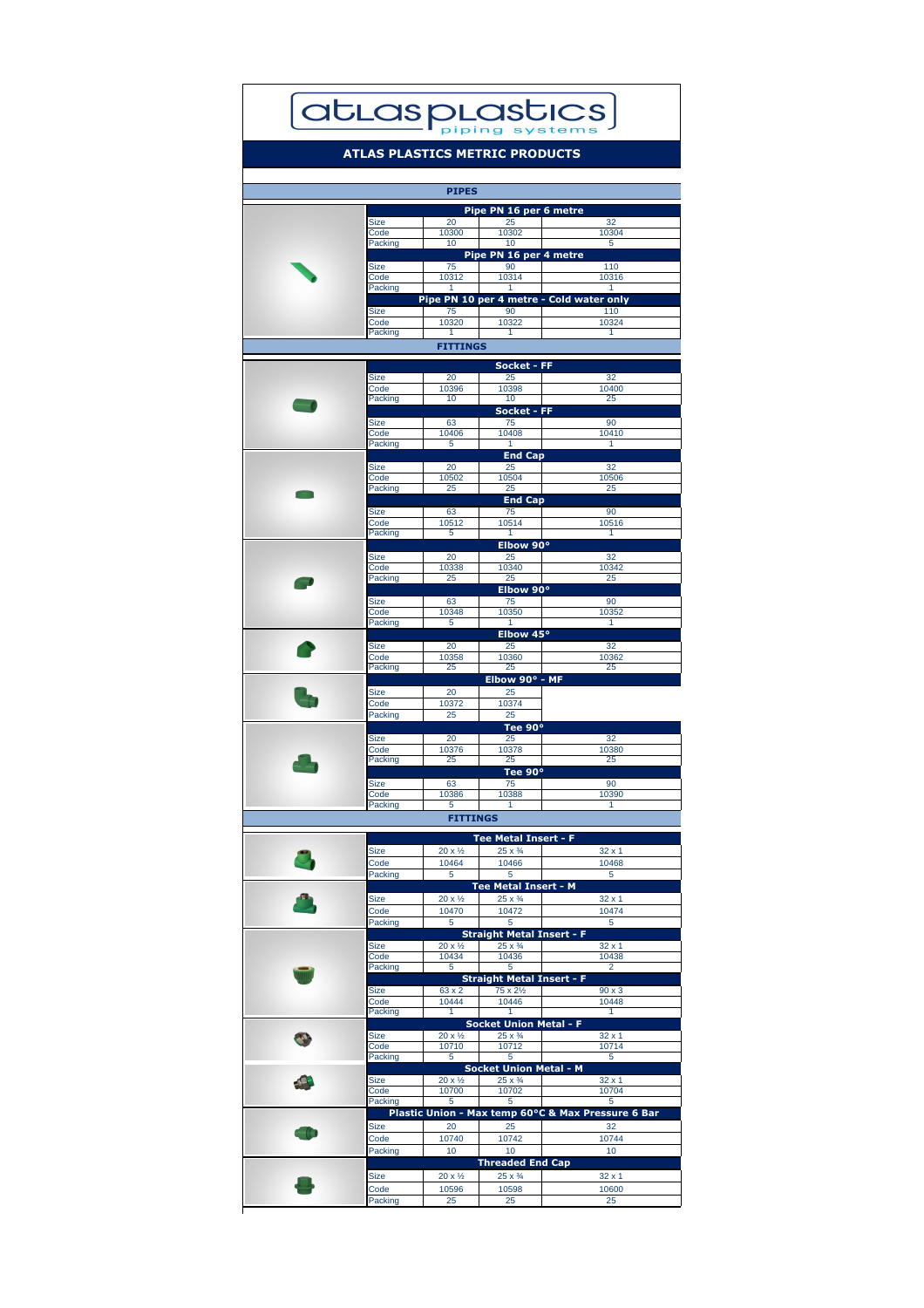|                   |                        |                                  | <b>atLasplastics</b>                                                |                                  |
|-------------------|------------------------|----------------------------------|---------------------------------------------------------------------|----------------------------------|
|                   |                        |                                  | <b>ATLAS PLASTICS METRIC PRODUCTS</b>                               |                                  |
|                   | <b>Size</b>            | $20 \times \frac{1}{2}$          | <b>Straight Metal Insert - M</b><br>$25 \times \frac{3}{4}$         | $32 \times 1$                    |
|                   | Code                   | 10416                            | 10418                                                               | 10420                            |
|                   | Packing                | 5                                | 5<br><b>Straight Metal Insert - M</b>                               |                                  |
|                   | <b>Size</b><br>Code    | 63 x 2<br>10426                  | $75 \times 2\frac{1}{2}$<br>10428                                   | $90 \times 3$<br>10430           |
|                   | Packing                |                                  | Elbow 90° Metal Insert - M                                          |                                  |
|                   | <b>Size</b><br>Code    | $20 \times \frac{1}{2}$<br>10458 | $25 \times \frac{3}{4}$<br>10460                                    | $25 \times \frac{1}{2}$<br>10461 |
|                   | Packing                | $5\phantom{1}$                   | 5<br>Elbow 90° Metal Insert - F                                     | 5                                |
|                   | <b>Size</b>            | $20 \times \frac{1}{2}$          | $25 \times \frac{1}{2}$                                             | $25 \times \frac{3}{4}$          |
|                   | Code<br>Packing        | 10452<br>$5\overline{)}$         | 10453<br>$5\overline{5}$                                            | 10454<br>$5\overline{)}$         |
|                   |                        | <b>FITTINGS</b>                  |                                                                     |                                  |
|                   |                        |                                  | <b>Wall Plate Elbow Metal Insert - F</b>                            |                                  |
|                   | <b>Size</b><br>Code    | $20 \times \frac{1}{2}$<br>10455 | $25 \times \frac{1}{2}$<br>10457                                    |                                  |
|                   | <b>Packing</b>         | 5                                | $5\overline{)}$                                                     |                                  |
|                   | <b>Size</b>            | $20 \times \frac{1}{2}$          | <b>Wall Plate Elbow Metal Insert - M</b><br>$25 \times \frac{1}{2}$ |                                  |
|                   | Code<br>Packing        | 10463<br>5                       | 10465<br>5                                                          |                                  |
|                   |                        |                                  | <b>Masterbats</b>                                                   |                                  |
|                   | <b>Size</b><br>Code    | 20<br>10618                      | 25<br>10620                                                         | 32<br>10622                      |
|                   | Packing                | 25                               | 25<br><b>Crossover</b>                                              | 25                               |
|                   | <b>Size</b>            | 20                               | 25                                                                  | 32                               |
|                   | Code<br>Packing        | 10486<br>10                      | 10488<br>10                                                         | 10490<br>10                      |
|                   |                        |                                  | <b>Omega</b>                                                        |                                  |
|                   | <b>Size</b><br>Code    | 20<br>10494                      | 25<br>10496                                                         |                                  |
|                   | <b>Packing</b>         | 10                               | 10<br><b>Reducing Bush - MF</b>                                     |                                  |
|                   | <b>Size</b>            | 25 x 20                          | $32 \times 25$                                                      | 32 x 20                          |
|                   | Code<br>Packing        | 10599<br>10                      | 10550<br>10                                                         | 10552<br>25                      |
|                   | <b>Size</b>            | 50 x 25                          | <b>Reducing Bush - MF</b><br>50 x 32                                | 50 x 40                          |
|                   | Code<br>Packing        | 10562<br>10                      | 10564<br>10                                                         | 10566<br>10                      |
|                   |                        |                                  | <b>Reducing Bush - MF</b>                                           |                                  |
|                   | <b>Size</b><br>Code    | 75 x 63<br>10578                 | $90 \times 63$<br>10580                                             | 90 x 75<br>10582                 |
|                   | <b>Packing</b>         |                                  | <b>Reducing Tee</b>                                                 |                                  |
|                   | <b>Size</b><br>Code    | 25x20x25<br>10534                | 32x25x32<br>10536                                                   | 40x32x40<br>10538                |
|                   | Packing                | 5                                | $5\phantom{1}$                                                      |                                  |
|                   | <b>Size</b>            | 63 x 25 x 63                     | <b>Reducing Tee</b><br>63 x 32 x 63                                 | 50 x 25 x 50                     |
|                   | Code<br>Packing        | 10555                            | 10557                                                               | 10533                            |
|                   | <b>Size</b>            | 75 x 50 x 75                     | <b>Reducing Tee</b><br>40 x 20 x 40                                 |                                  |
|                   | Code<br>Packing        | 10545                            | 10547                                                               |                                  |
|                   |                        |                                  | Wall Con Elbow F 25 X 1/2MM - Stable                                |                                  |
| $\blacksquare$    | <b>Size</b><br>Code    | 25x1/2mm<br>10730                |                                                                     |                                  |
|                   | Packing                |                                  | Wall Con Elbow F 25 X 1/2MM - Adjustable                            |                                  |
| <b>STATISTICS</b> | <b>Size</b><br>Code    | 25x1/2mm<br>10731                |                                                                     |                                  |
|                   | Packing                |                                  |                                                                     |                                  |
|                   |                        |                                  | <b>METRIC GREEN FUSION VALVES</b>                                   |                                  |
|                   | <b>Size</b>            | 40                               | <b>Ball Velve</b><br>50                                             | 63                               |
|                   | Code<br><b>Packing</b> | 10756                            | 10758                                                               | 10760                            |
|                   | <b>Size</b>            | 20                               | <b>Ball Velve</b><br>25                                             | 32                               |
|                   | Code                   | 10762                            | 10764                                                               | 10766                            |
|                   | <b>Packing</b>         | 5                                | $5\phantom{1}$<br><b>Ball-O-Stop</b>                                |                                  |
|                   | <b>Size</b><br>Code    | $20 \times \frac{1}{2}$<br>189   |                                                                     |                                  |
|                   | Packing                | 10                               |                                                                     |                                  |
|                   |                        | <b>FITTINGS</b>                  | <b>Flange Adapter</b>                                               |                                  |
|                   | <b>Size</b><br>Code    | 40<br>10520                      | 50<br>10522                                                         | 63<br>10524                      |
|                   | Packing                | $\overline{2}$                   | $\overline{2}$                                                      | 2                                |